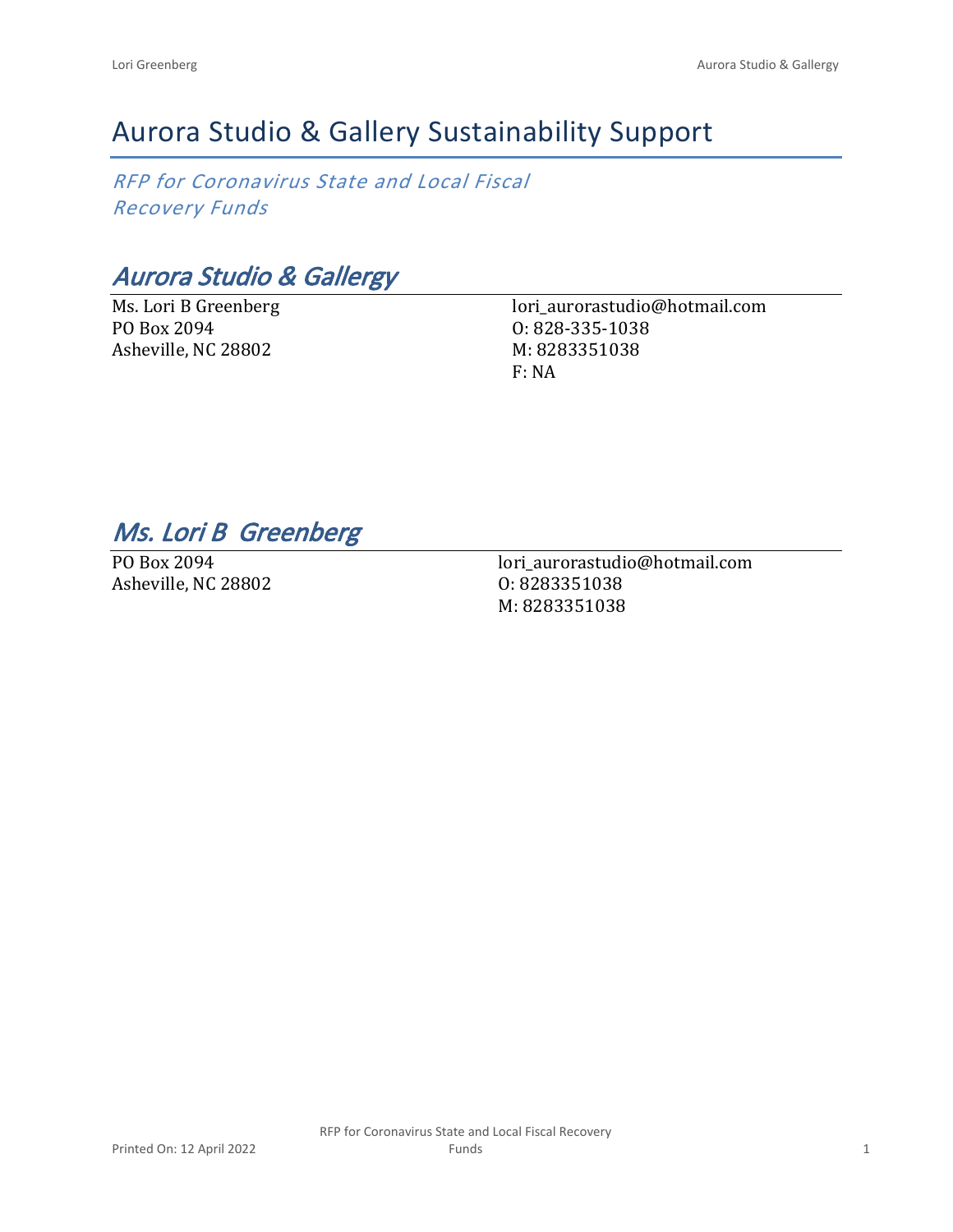# Application Form

## *Question Group*

Buncombe County requests proposals for projects to help the community recover from and respond to COVID-19 and its negative economic impacts.

Buncombe County has been awarded \$50,733,290 in Coronavirus State and Local Fiscal Recovery Funds (Recovery Funding), as part of the American Rescue Plan Act. To date, Buncombe County has awarded projects totaling \$23,093,499, leaving a balance of \$27,639,791 available to award.

Visit [http://www.buncombecounty.org/recoveryfundinghttp://www.buncombecounty.org/recoveryfundingwww.b](http://www.buncombecounty.org/recoveryfunding) [uncombecounty.org/recoveryfundinghttp://www.buncombecounty.org/recoveryfundinghttp://www.buncombeco](http://www.buncombecounty.org/recoveryfunding) [unty.org/recoveryfundinghttp://www.buncombecounty.org/recoveryfundinghttp://www.buncombecounty.org/re](http://www.buncombecounty.org/recoveryfunding) [coveryfunding](http://www.buncombecounty.org/recoveryfunding) for details.

This infusion of federal resources is intended to help turn the tide on the pandemic, address its economic fallout, and lay the foundation for a strong and equitable recovery.

Buncombe County is committed to investing these funds in projects that:

- Align to county strategic plan and community priorities
- Support equitable outcomes for most impacted populations
- Leverage and align with other governmental funding sources
- Make best use of this one-time infusion of resources
- Have a lasting impact

Proposals shall be submitted in accordance with the terms and conditions of this RFP and any addenda issued hereto.

Click [here](https://www.buncombecounty.org/common/purchasing/Buncombe%20Recovery%20Funding%20RFP%202022.pdf) for the full terms and conditions of the RFP

## **Organization Type\***

Nonprofit

## **Nonprofit documentation**

If nonprofit, attach IRS Determination Letter or other proof of nonprofit status.

501(c)3 aurora.pdf

## **Name of Project.\***

Aurora Studio & Gallery Sustainability Support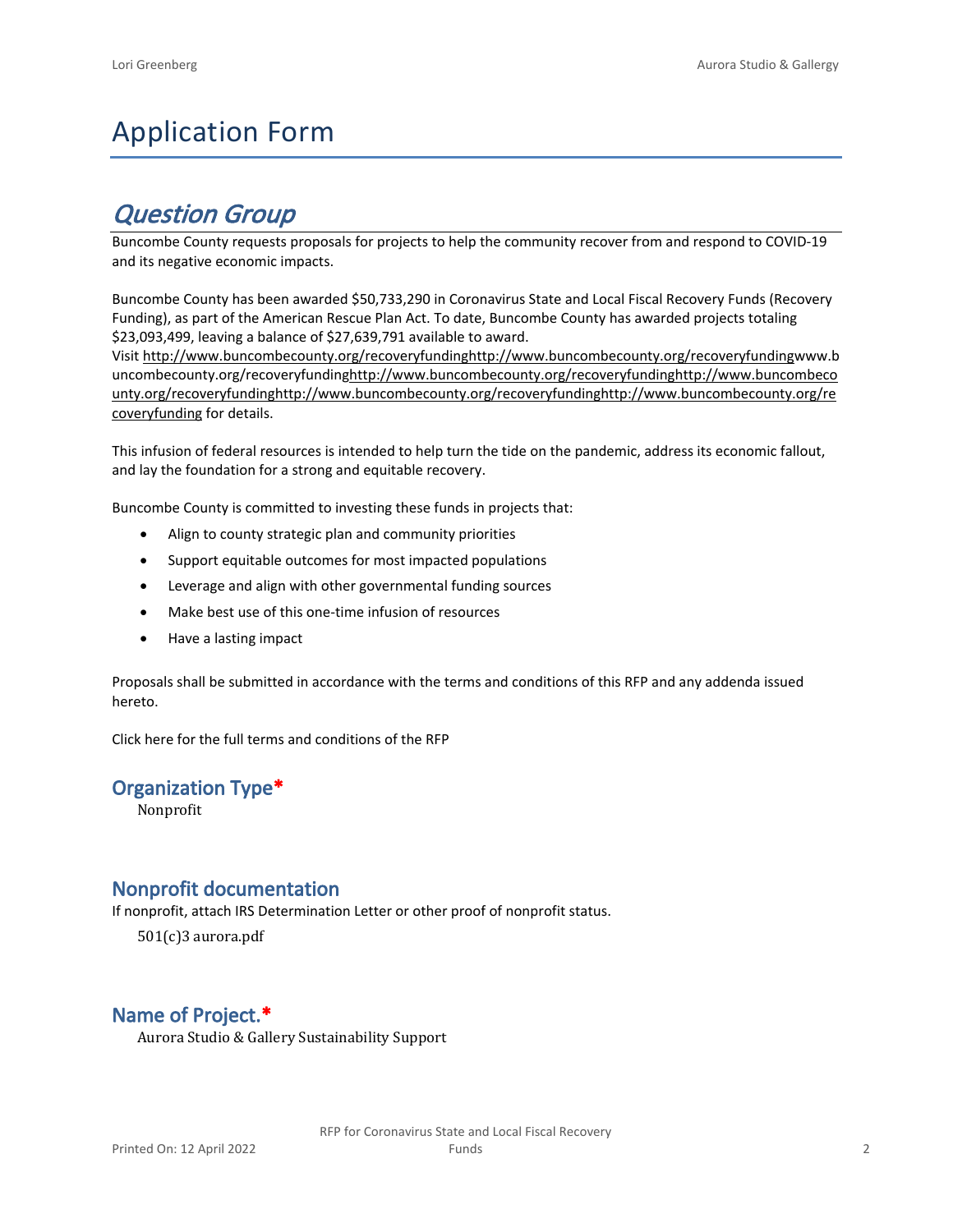#### **New/Updated Proposal\***

Is this a new project proposal or an updated version of a proposal submitted during the earlier (July 2021) Recovery Funding RFP?

New project proposal

### **Amount of Funds Requested\***

\$92,600.00

## **Category\***

Please select one:

- Affordable Housing
- Aging/Older Adults
- Business Support/Economic Development
- Environmental/Climate
- Homelessness
- K-12 Education
- Infrastructure and/or Broadband
- Mental Health/Substance Use
- NC Pre-K Expansion
- Workforce

Mental Health/Substance Use

## **Brief Project Description\***

Provide a short summary of your proposed project.

Since 2013, Aurora Studio & Gallery has been successfully hosting weekly workshops for individuals impacted by mental health needs, substance use or those who are unhoused. Participants have found the program to offer a safe setting for enhancing art making skills, self-expression, creating friendships and building community.

In the fall of 2021, the program began hosting 3 separate classes each week. 2 classes for those impacted primarily by mental health needs and a 3rd for individuals impacted by substance use. The classes are 3.5 hours, for up to 8 participants, for 8 weeks; and include a light meal. Aurora Studio offers its therapeutic art classes in the South Slope area of Asheville.

The proposed project is to assist with Aurora Studio's sustainability and expansion, so it may shift from a volunteer run organization to one that is salary based. It has begun taking steps towards this goal by focusing on hiring a part-time grant writer/fundraiser to strengthen its financial base.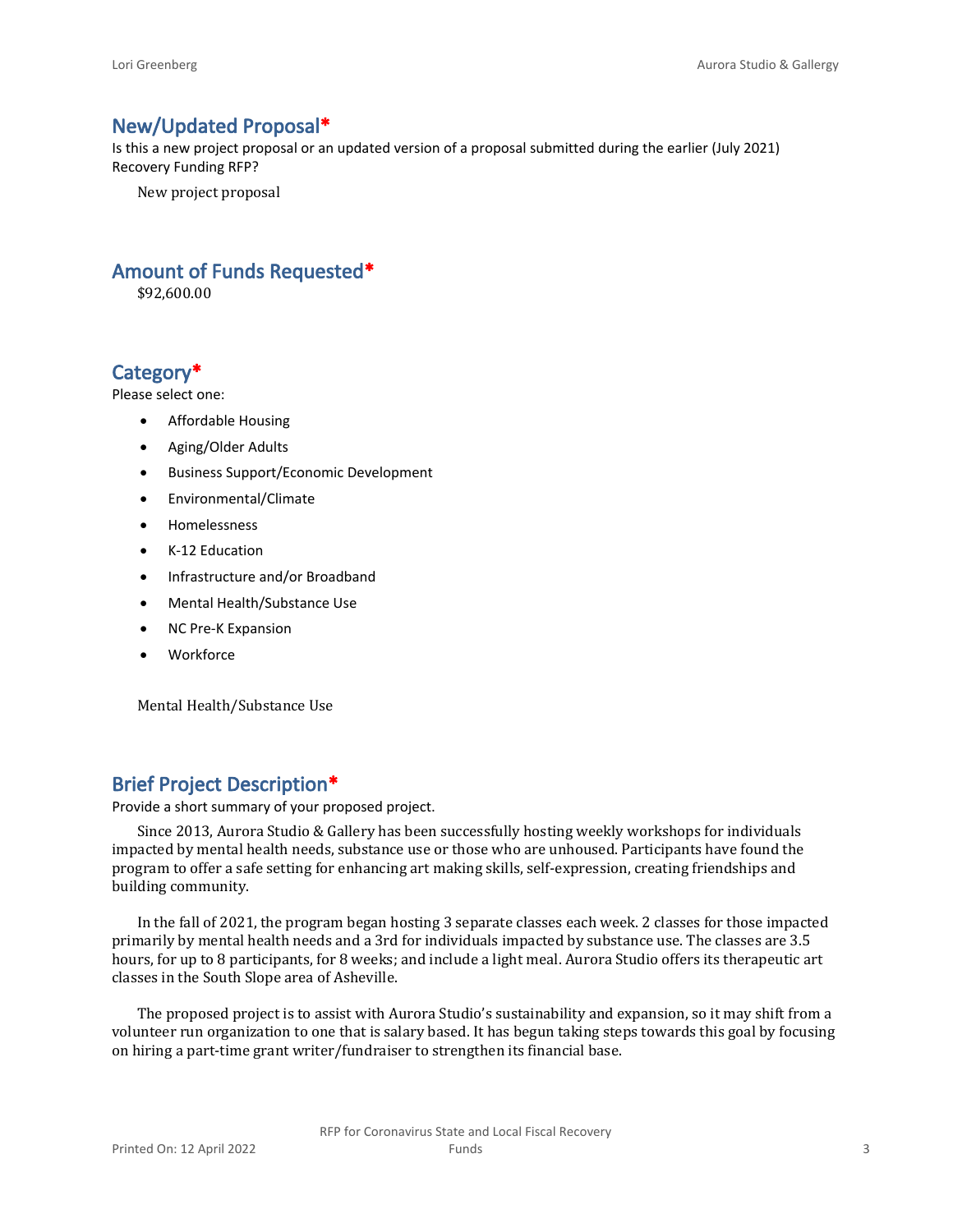#### **Project Plan\***

Explain how the project will be structured and implemented, including timeframe.

Lori Greenberg, is a Licensed Clinical Addiction Specialist who has built the program from the ground up. She has networked with local providers, such as: AHOPE, NAMI of WNC, RHA's Peer Living Room, Seek Healing, Sunrise Peer Support, WNC AIDS Project, Youth Villages, along with arts organizations such as the Asheville Area Arts Council and The River Arts District's artists. In doing so, she has positioned Aurora Studio at the crossroads where increased community support meets artistic enrichment and enhances community awareness.

Each workshop has one facilitator and one assistant who is either a Certified Peer Support Specialist (some one with lived mental health or substance use recovery under their belt), an intern or an artist. The program often invites visiting artists to visit and teach a specific medium as part of the arts enrichment. This collaboration provides educational opportunities for both Aurora Studio's participants and visiting artists. This partnership also helps dismantle the stigma attached to mental health and substance use, through relational engagement.

The program protocol is as follows: A 8-9-week workshop session is scheduled. Each interested candidate is interviewed. Each candidate completes an application and emergency release form. Visiting artists are scheduled. Classes begin. Each 8-week session ends with an evaluation.

Aurora Studio & Gallery began leasing a space in the Refinery AVL in May of 2021. This location is in downtown; near the bus station; has parking and is ADA accessible.

Since Greenberg is a licensed counselor she is able to work at arranging Mountain Mobility as transportation for members of the program who qualify. Over 60% of the current members who attend Aurora Studio are over the age of 50.

Other important components of the program include donated food which is served as meals from Bounty & Soul. (During COVID, this were offered as bagged lunches).

Once the grant is awarded, Aurora Studio's board will determine who will be offered the salaried positions (and whether they will be full or part-time). Positions will be advertised (offering internal volunteers or stipend positions first). Aurora Studio's bookkeeper will be consulted to assist with updating payroll needs. This transition time from receiving the grant to the changes in payments will go into place within the six weeks following the award.

Aurora Studio & Gallery has already identified three areas of outreach it would like to enhance for financial growth. Those areas are partnering with local businesses, civic groups and broadening its donor base. The program is in the process of working with a Graduate Intern who will be putting together outreach presentations to such organizations. Additionally, as funding permits, we will grow our grant writer position to include other financial development needs.

#### **Statement of Need\***

Describe the need that this project will address. Include data to demonstrate the need, and cite the source of the data.

The data for our program needs come from; the 2018 Buncombe County Community Health Needs Assessment which states:

> RFP for Coronavirus State and Local Fiscal Recovery Funds 4 and 4 and 4 and 4 and 4 and 4 and 4 and 4 and 4 and 4 and 4 and 4 and 4 and 4 and 4 and 4 and 4 and 4 and 4 and 4 and 4 and 4 and 4 and 4 and 4 and 4 and 4 and 4 and 4 and 4 and 4 and 4 and 4 and 4 and 4 and 4 and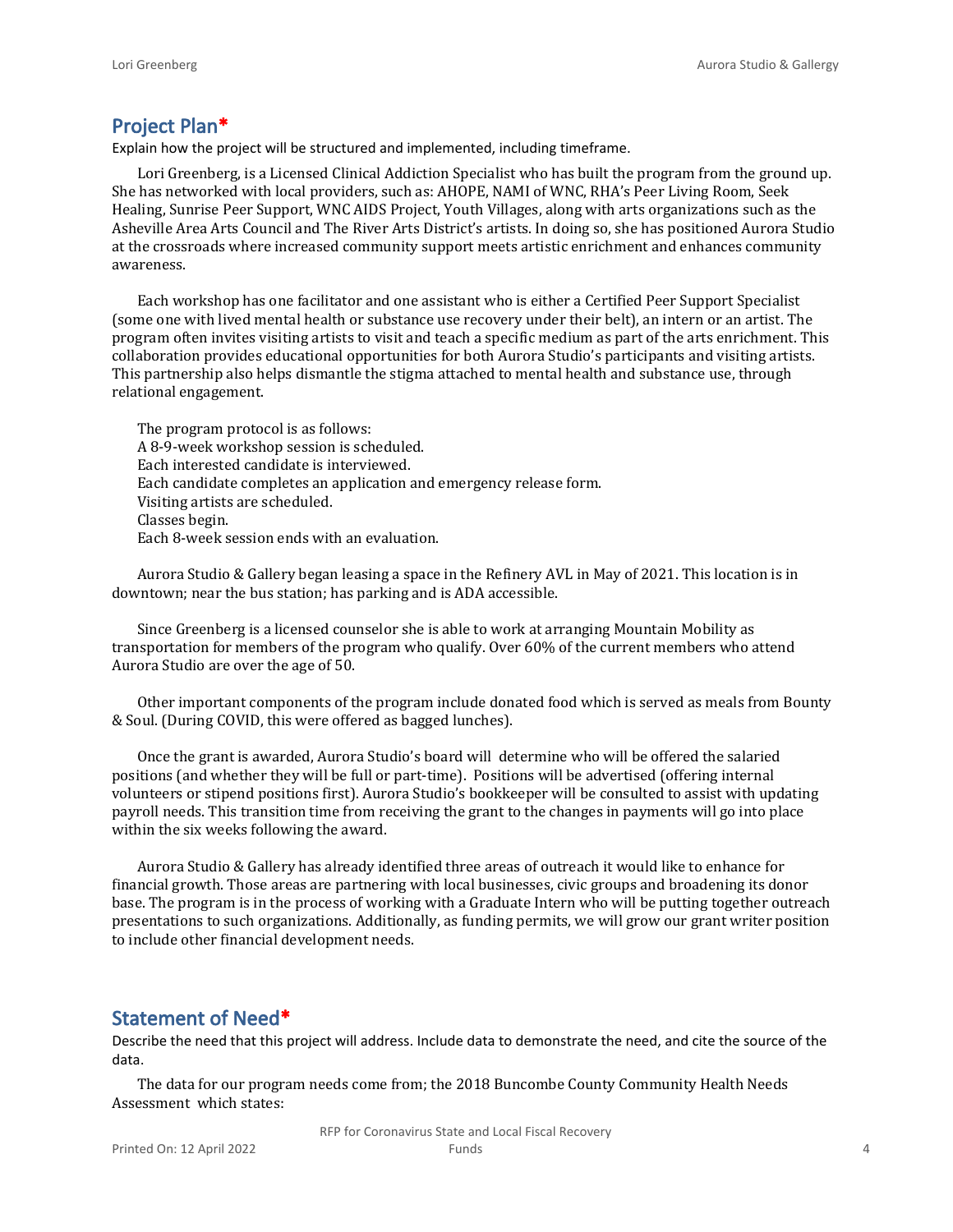The top three Mental Health Issues that were critical to address were: Substance Abuse - 29%, General Mental Health - 23% and Anxiety/Depression - 23%.

"18.9% of residents reported more than 7 days of poor mental health in the past month compared to 11.5% in 2015.

14.8% of people in Buncombe County lived below the poverty level.

30.9% of individuals given the Adverse Childhood Experiences Survey, reported experiencing emotional abuse as a child. This can manifest throughout an individual's life…Such issues are further compounded when there are no financial resources available; people are unable to work; maintain healthy relationships; and ultimately become homeless.

Additional data on people who are unhoused and aging:

The Buncombe County Point in Time Count listed 527 people recorded as being unhoused.

The US Census Bureau projects that by 2034 the number of people over age 65 will outnumber the number of children (at 77 million older adults).

Community members who have been impacted by mental health and substance use, not only need treatment, but need to increase meaningful relationships, a sense of purpose and community. Individuals need a place to safely work on goals in their sobriety. The arts are a means of expression and communication that can be witnessed by both participants and the greater community.

The 2018 Buncombe County Community Health Needs Assessment reads, "By adding resources and supports, we are increasing the positive (or protective) factors and helping to reduce the negative stressors. Buncombe County has identified those populations with high ACE scores as priority populations to target. "

Aurora Studio, as a program, understands the importance of offering a space where individuals may gather and receive validation about their lived experiences. Resiliency is born through this programming.

#### **Link to COVID-19\***

Identify a health or economic harm resulting from or exacerbated by the public health emergency, describe the nature and extent of that harm, and explain how the use of this funding would address such harm.

An article in the Sept. 2021 Mountain Xpress outlined the increased requests for mental health services brought about by COVID. The article sited data from the Kaiser Foundation that reported 1 in 4 adults were more anxious due to the virus; includint 1 in 3 women; people of color and adults 18-29. Crisis lines around the country and locally (Vaya Health, Mobile Crisis) noted an increase in call volumes, length of calls and anxiety based calls.

Trauma research notes that concurrent traumas can exacerbate the symptoms for those with mental illness. Any added trauma can often lead to additional hospitalizations, relapse, overdoses and suicide.

The added trauma, brought about by COVID, along with the change in service delivery, from face to face to online; while working for many, were not viable for those who do not have the equipment or understanding of technology. The isolation can profoundly affect this population was increased (especially for those 50 and older, not familiar with the technology). Many mental health and physical health issues progressed without the needed support or follow-up.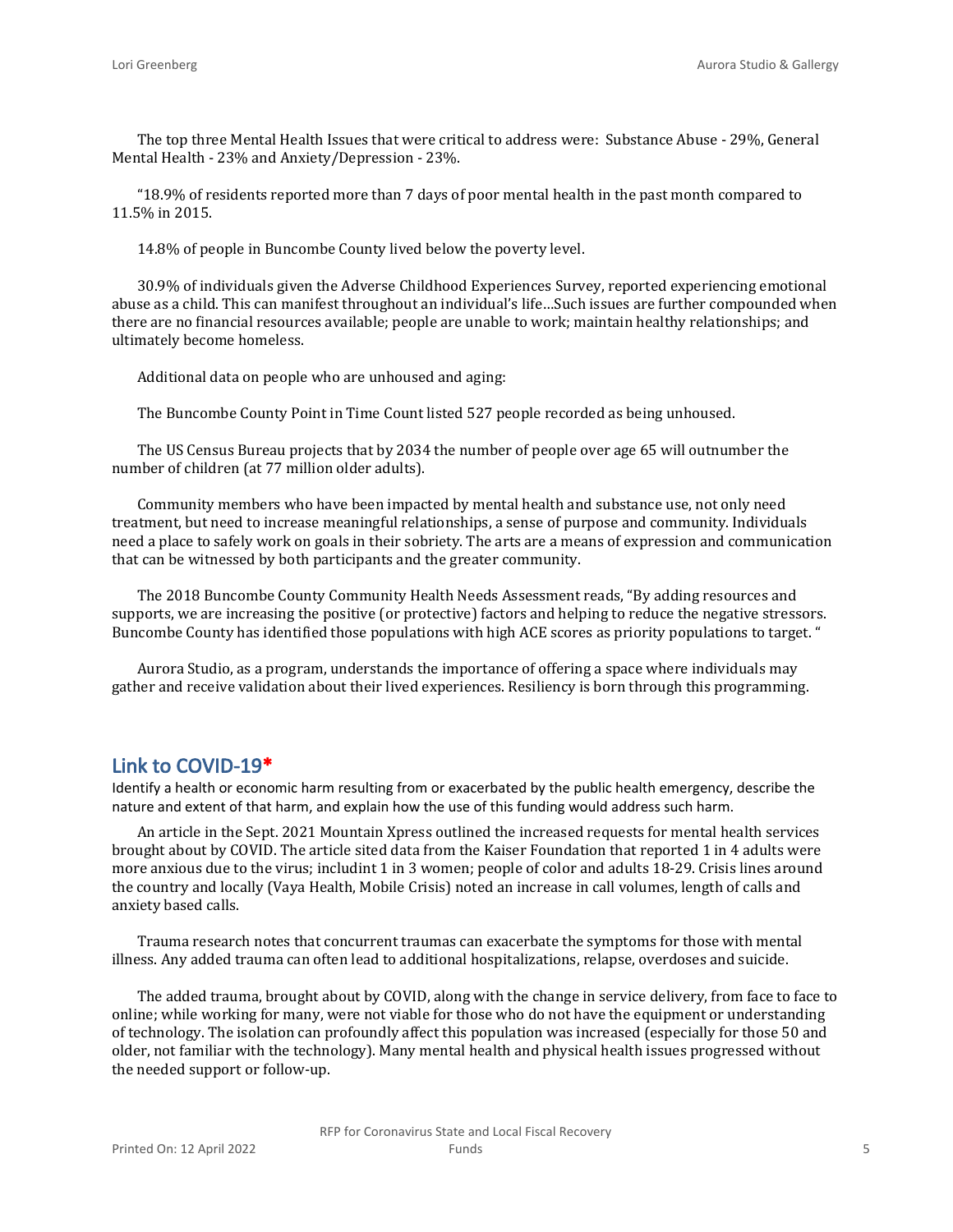The National Institute on Drug Abuse lists thirteen principles of Effective Treatment. Number Six reads, "Behavioral therapies vary in their focus and may involve addressing a patient's motivation to change, providing incentives for abstinence, building skills to resist drug use, replacing drug-using activities with constructive and rewarding activities, improving problem-solving skills, and facilitating better interpersonal relationships. Also, participation in group therapy and other peer support programs during and following treatment can help maintain abstinence."

Aurora Studio utilizes a support group structure accompanied by the visual arts to enhance selfexpression and self-discovery. In doing so, it: "builds skills to resist drug use, replaces drug using activities; improves problem-solving skills and helps to facilitate better interpersonal relationships."

#### **Population Served\***

Define the population to be served by this project, including volume and demographic characteristics of those served.

Aurora Studio & Gallery's mission is to provide a supportive visual arts program for individuals who have been impacted by mental health needs, substance use or being unhoused. Currently, over 50% of the population for which we offer services are above the age of 50. Approximately, 98% of the individuals for whom we offer services are under-resourced, several receive SSI.

Additionally, Aurora Studio has been offering its workshops to 75-90 participants over each of the last two years. To date, participants have included those of varied racial composition, including; African-American, Caucasian, Columbian, Mixed Race, Native American, Pacific Islander, et. al.

Aurora Studio & Gallery interrupts the isolation for those who have felt marginalized due to having a diagnosis. It replaces that isolation by creating support and community. Additionally, Aurora Studio has been able to assist individuals with meals thanks to Bounty and Soul and transportation through Mountain Mobility.

#### **Results\***

Describe the proposed impact of the project. List at least 3 performance measures that will be tracked and reported. If possible, include baselines and goals for each performance measure.

Aurora Studio will host a total of three classes a week in the twelve months following the grant distribution.

BASELINE - The program offers three groups a week and plans to continue this as its goal.

Aurora Studio will serve up to fifty individuals within the first year of grant distribution.

BASELINE - Since reopening in person workshops, Aurora Studio has offered classes to: 29 in person, 12 persons online, and trainings for 18 Peer Support Specialists.

The performance measures for the group include: attendance, participation and personal goal attainment. Questions asked include:

"Did participants engage in group activities?". BASELINE -is YES, 100% of participants.

"Did you meet your personal goal?" BASELINE - in a winter 2021 Survey 100% of those evaluated met their personal goal!

"Were you able to use any of the skills taught in the program outside of the workshop?"

RFP for Coronavirus State and Local Fiscal Recovery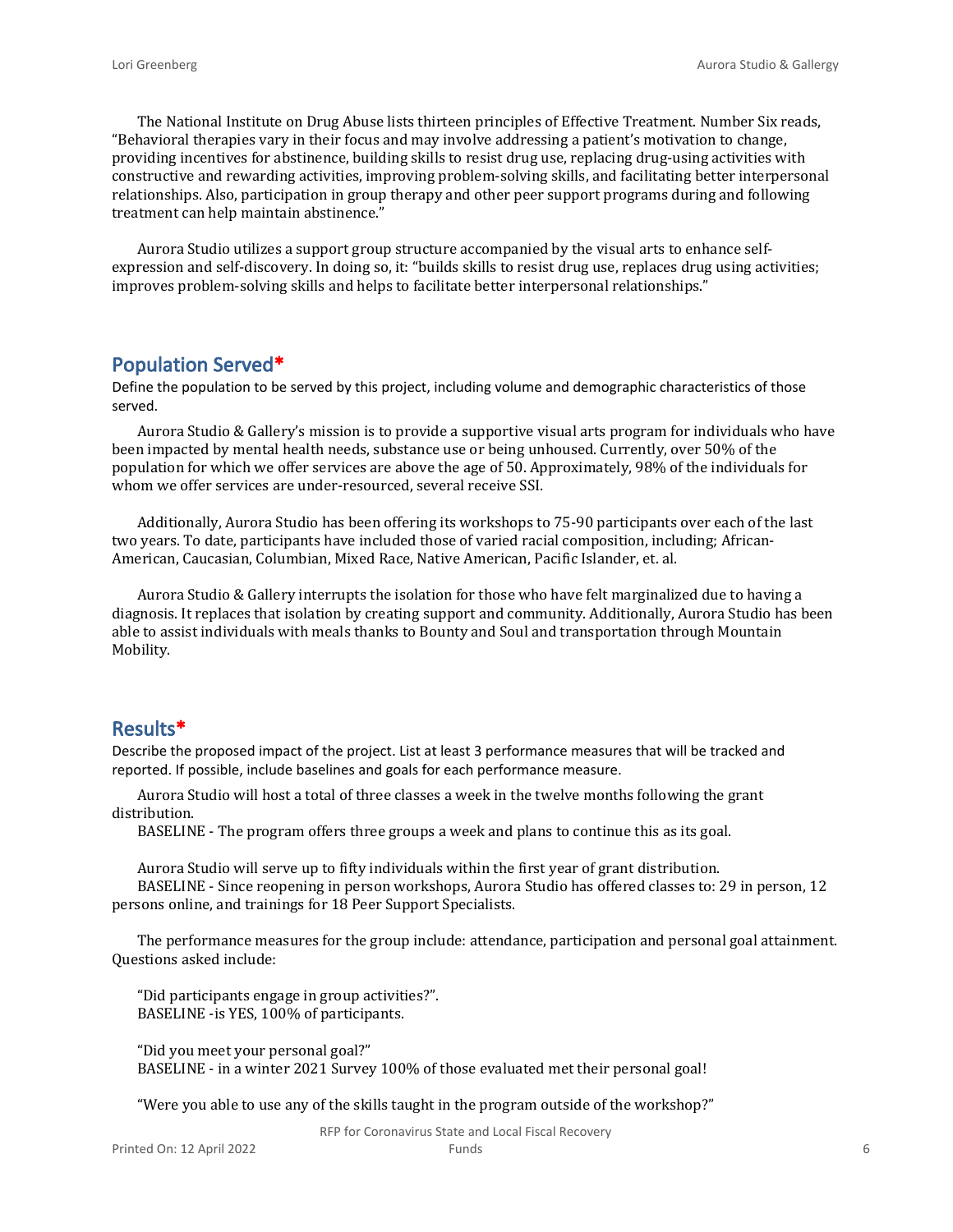BASELINE - in a winter 2021 survey, 92% of participants surveyed reported that programming had a positive impact on their well-being!

Every 8-weeks, participants complete an anonymous class evaluation which provides useful testimonials on personal achievements they feel they have gained from the program.

BASELINE - The stories received from this feedback is often the most useful. Here are two quotes:

"For eight weeks Aurora Studios offered me an environment where I could: Concentrate on myself; Find joy; Pleasure; Focus; Purpose; Play; Remember what is good in the world and in myself.; Move toward the future; Strive for a better life; Feel safe; Tell the truth; Be with people; Out of isolation; I simply haven't had this much fun in a long time. I've told a few family members that the workshop is, "Saving my life. Just for me, no one else." ~ Mary Lou

"I like being active. The world of art is exciting to me. Also, the discussions and quality time that I get to spend in a group means the world to me. Just knowing that people can and will communicate with one another and with me."  $\sim$  Ralph

## **Evaluation\***

Describe the data collection, analysis, and quality assurance measures you will use to assure ongoing, effective tracking of contract requirements and outcomes.

Data collection is obtained through a simple weekly rubric that aids with attendance and group participation. Each participant is given a journal which they use weekly, at the end of each meeting, this assists them in tracking their own personal goals in the group. This attendance is taken each week.

Participation is recorded on a rubric; which includes group discussion and participation in art projects.

Personal goals will be reviewed during the group's weekly "check in" time. After eight weeks an anonymous evaluation will ask participants, "Did you meet your personal goal? How did you feel about creating this goal?"

In the anonymous evaluation, participants will also be asked: "Were you able to use any of the skills taught in the program outside of the workshop? If so, please describe."

#### **Equity Impact\***

How will this effort help build toward a just, equitable, and sustainable COVID-19 recovery? How are the root causes and/or disproportionate impacts of inequities addressed?

Aurora Studio offers support to many participants who are from communities of color or identify as being from the LGBTQ community. The program serves individuals who are under resourced. Additionally, the population is comprised primarily of individuals with mental health and substance use needs, who are interested in the arts and the community offered through the programming at Aurora Studio.

Some of the root causes that are addressed through the programming at Aurora Studio & Gallery include:

Isolation/Stigma/Marginalization is a common experience by those impacted by mental health issues, substance use or being unhoused. Aurora Studio offers an environment that respects individuals, enhances community and allows for a side income through sales of artwork. Participants are introduced to area artists where they can learn new art-making skills. Participants enhance skill development, but more importantly, gain self-confidence.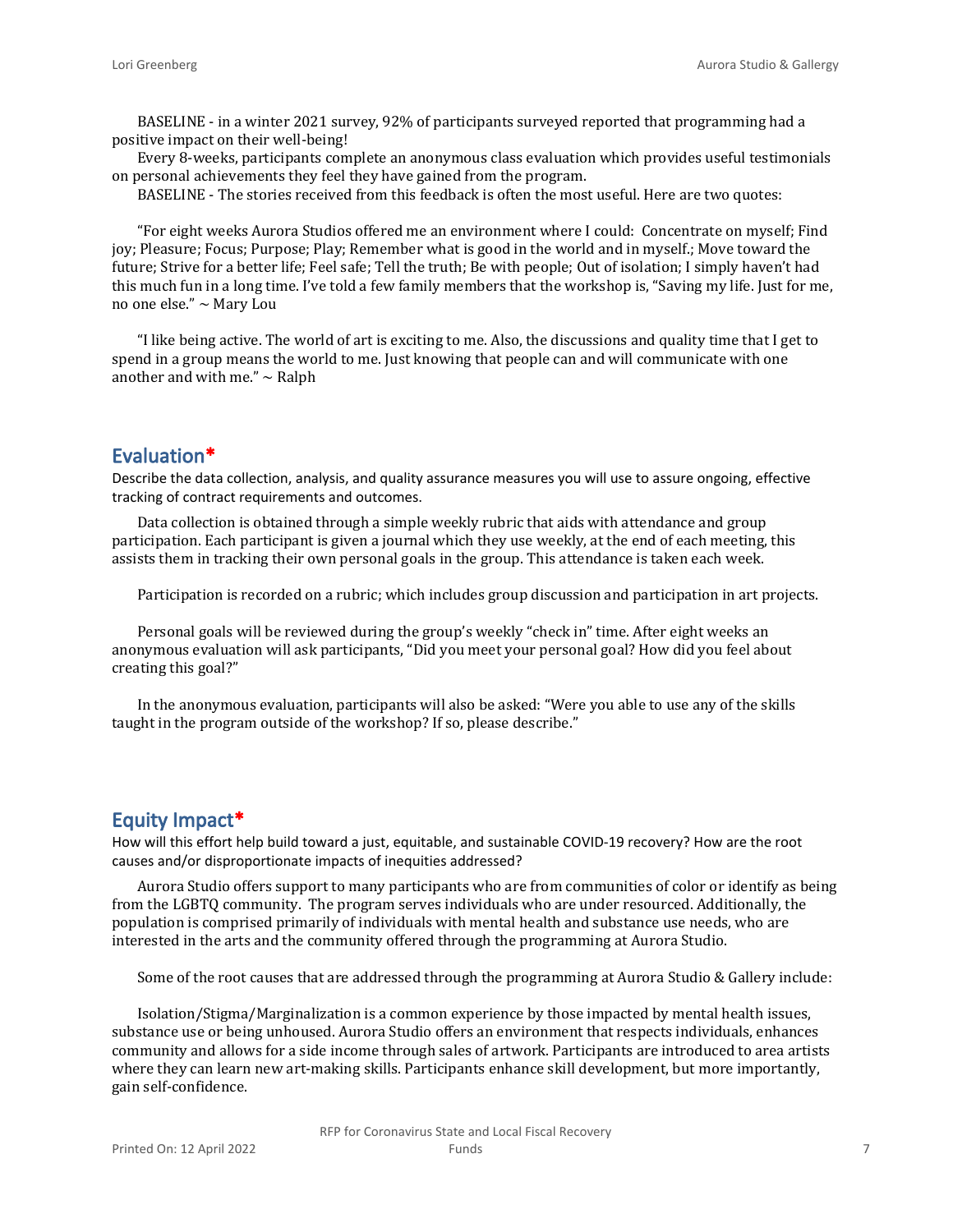Social/Emotional disparities are also a common thread in the lives of those with lived mental health and substance use experience. Aurora Studio offers a structure that provides time and space for each participant to share and tell their stories, if they so desire. Individuals are validated and accepted.

Accessibility/Transportation can be a barrier for those who are under resourced. Aurora Studio has worked with Mountain Mobility in offering transportation to individuals who are eligible for this service. The program is housed downtown, in a building that is ADA accessible, with a parking lot and two blocks from the bus station.

Food Insecurity is also a reality for many of the members of Aurora Studio. In the last year, the program has partnered with Bounty & Soul to receive donations that are offered as lunches and take home for those who attend the program.

### **Project Partners\***

Identify any subcontractors you intend to use for the proposed scope of work. For each subcontractor listed, indicate:

1.) What products and/or services are to be supplied by that subcontractor and;

2.) What percentage of the overall scope of work that subcontractor will perform.

Also, list non-funded key partners critical to project.

Aurora Studio & Gallery hosts a Visiting Artists Program. Artists are paid a stipend of \$100/class. Aurora Studio contracts with approximately 20 Visiting Artists/year. Visiting Artists meet with a class for the 3.5 hours and offer hands on skills in their area of work (from watercolor to mixed media).

Currently, all positions are subcontracted as there is no funding for paid positions. This includes: administration; group facilitator and assistants.

The administrator works 30-35 hours/week. This includes: both volunteer and participant recruitment and interviews; staff supervision; scheduling; grant writing; fundraising; hosting special events; building needs; etc. This is a stipend position, it is currently \$666.66/month.

Assistants are either Peer Support Specialists or Resident Artists meet with groups weekly. The time spent co-hosting groups is collectively 15 hours per week. Assistants help with set up, clean up and group facilitation. Each assistant has an additional task, ie. food pick. Assistants are paid \$15/hour.

In the future subcontractors may also include a part-time grant writer, who will receive a \$30/hour. Bounty & Soul and Mountain Mobility provide ongoing to support to members of our program.

Aurora Studio & Gallery networks with the following providers who share information about upcoming workshops: NAMI (National Alliance on Mental Health) of WNC, October Road, RHA's Peer Living Room, Seek Healing, Sunrise Peer Support, WNC AIDS Project, Youth Villages, etc.

Aurora Studio is a member of the Asheville Area Arts Council and an associate member of the River Arts District. It collaboratively joined the Chamber of Commerce with other artists from the Refinery AVL (the building where Aurora is housed).

Greenberg attends committee meetings with Safer Together and Buncombe County Care Team.

This spring (2022), Aurora Studio will be working with a Graduate Intern who will be working on outreach presentations for business and civic organizations.

## **Capacity\***

Describe the background, experience, and capabilities of your organization or department as it relates to capacity for delivering the proposed project and managing federal funds.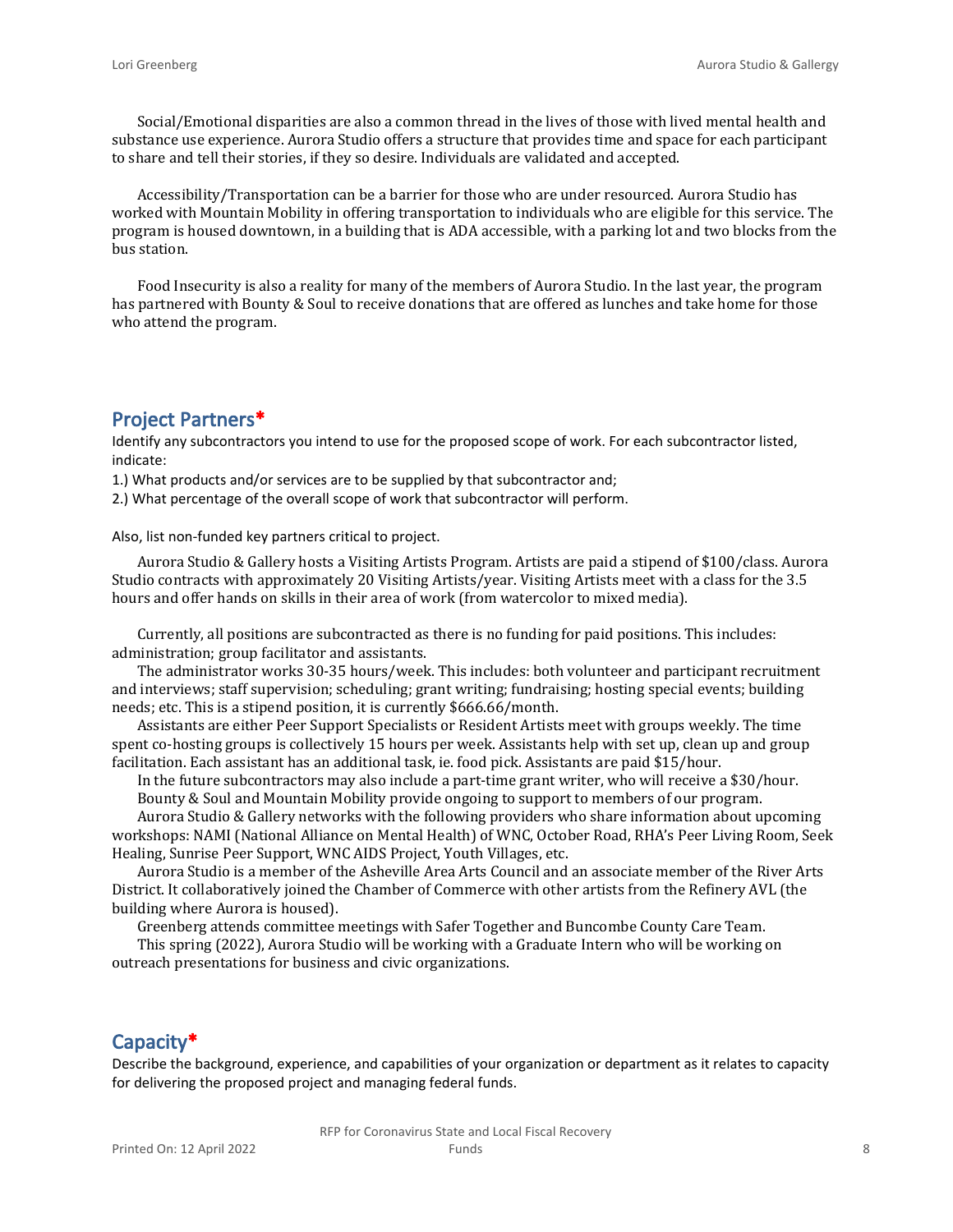Lori Greenberg founder of Aurora Studio & Gallery, is a licensed clinical addiction specialist, who brings with her over forty years of experience working in the field of human services. She has worked in the areas of prevention education with youth and since moving to Asheville, in 2010 she has worked providing crisis support for all populations (through 2019). In 2012, she founded Aurora Studio with a focus on working with adults who have experienced trauma.

Greenberg has built a team of board members, volunteers and stipend staff who add to the spectrum of program needs by offering: lived mental health and substance use recovery knowledge and feedback; artistic enrichment; writing skills; and fundraising support.

Aurora Studio & Gallery has successfully been hosting therapeutic art workshops for nine years. During this time, the program has grown and with it, the understanding of the needs of hosting a nonprofit and supporting its participants have grown. The program initially operated one day a week, it now offers three half day sessions each week, and has managed to support up to eighty participants per year.

The program director has had close to ten years of managing the budget; writing grants; hosting fundraisers along with managing day to day program needs. She works closely with the board on all areas.

Aurora Studio plans to work with both its accountant and a new grant writer/fundraiser (a position that will open come summer/fall of 22) to ensure that the financial record keeping is recorded according to the requirements outlined in the grant. Appropriate parties will be requested to attend any training sessions needed to manage these federal funds.

#### **Budget\***

Provide a detailed project budget including all proposed project revenues and expenditures, including explanations and methodology. For all revenue sources, list the funder and denote whether funds are confirmed or pending. For project expenses, denote all capital vs. operating costs, and reflect which specific expenses are proposed to be funded with one-time Buncombe County Recovery Funds.

Download a copy of the budget form [HERE](https://buncombecounty.org/common/community-investment/grants/early-childhood-education/Recovery-Funds-budget-template.xlsx). Complete the form, and upload it using the button below.

Recovery-Funds-budget-template 2022.jpg

### **Special Considerations\***

Provide any other information that might assist the County in its selection.

Had problems with the budget file and needed to convert it as a jpeg. Please email if you should need another format. Thank you.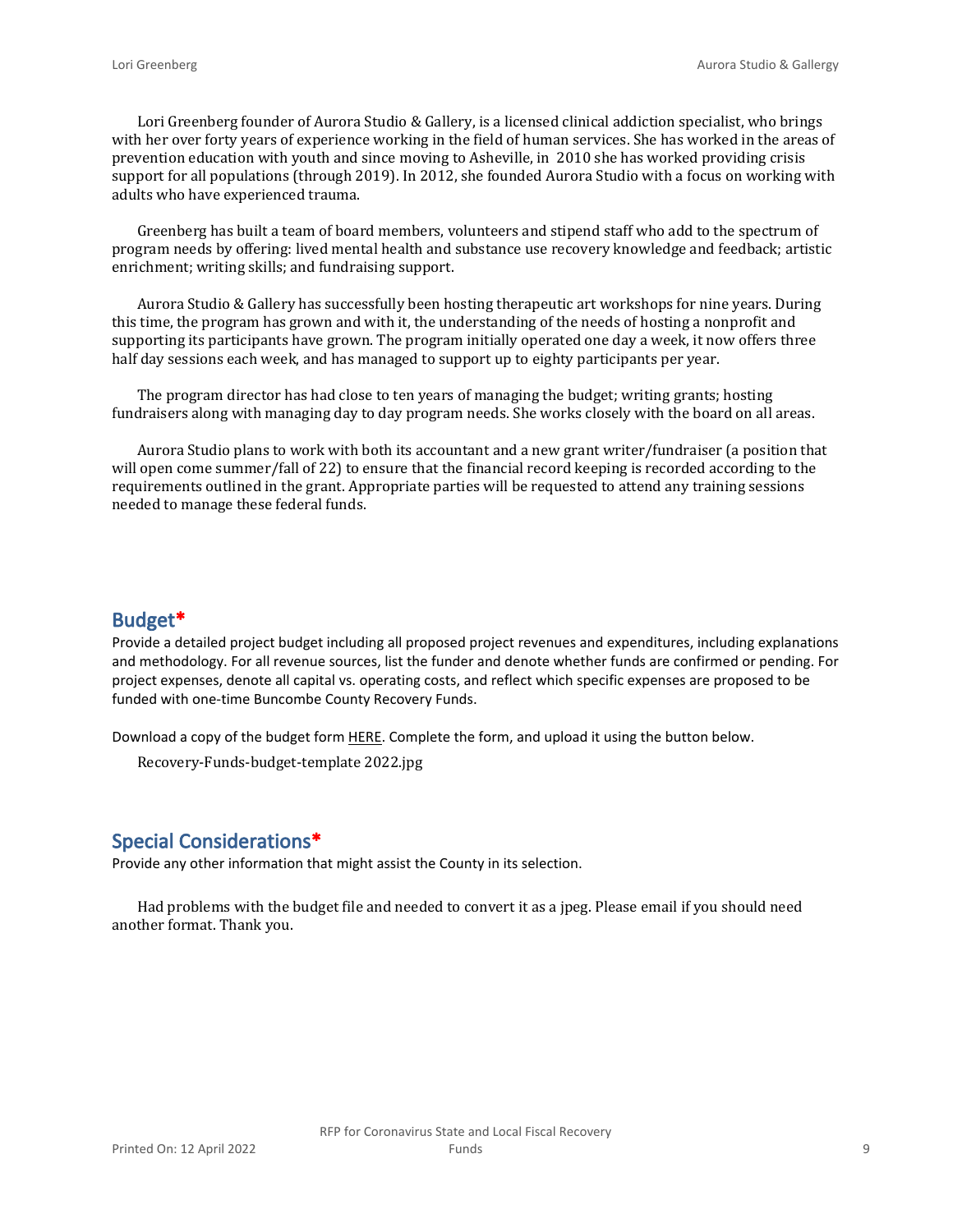# File Attachment Summary

## *Applicant File Uploads*

- 501(c)3 aurora.pdf
- Recovery-Funds-budget-template 2022.jpg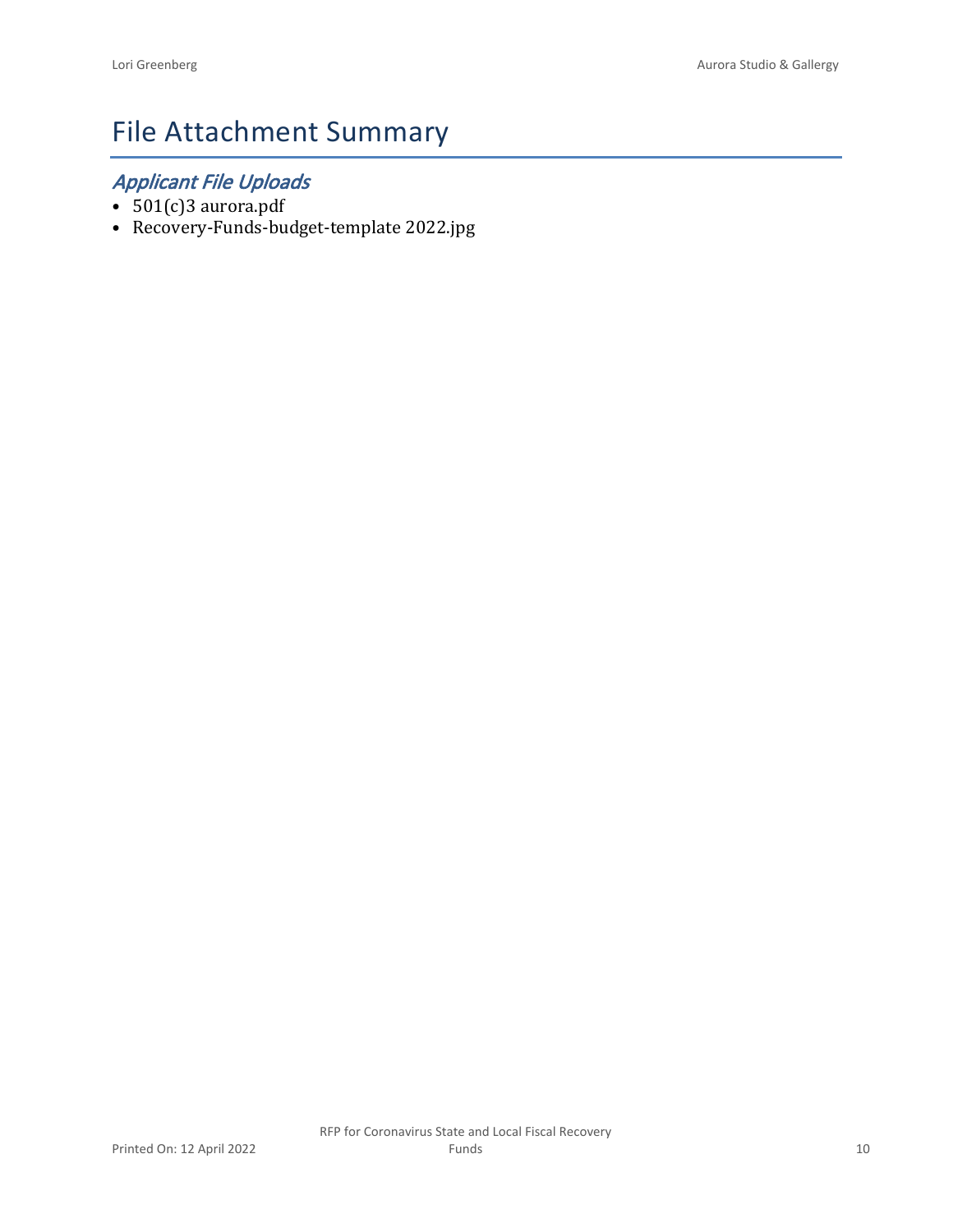INTERNAL REVENUE SERVICE P. O. BOX 2508 CINCINNATI, OH 45201

AURORA STUDIO & GALLERY INC PO BOX 2094 ASHEVILLE, NC 28802-0000

| DEPARTMENT OF THE TREASURY |  |  |  |
|----------------------------|--|--|--|
|----------------------------|--|--|--|

Employer Identification Number: 46-4916413 DLN: 26053648001967 Contact Person: CUSTOMER SERVICE ID# 31954 Contact Telephone Number:  $(877)$  829-5500 Accounting Period Ending: December 31 Public Charity Status:  $170(b) (1) (A) (vi)$ Form 990/990-EZ/990-N Required: Yes Effective Date of Exemption: August 31, 2017 Contribution Deductibility: Yes Addendum Applies: Yes

Dear Applicant:

We're pleased to tell you we determined you're exempt from federal income tax under Internal Revenue Code (IRC) Section 501(c)(3). Donors can deduct contributions they make to you under IRC Section 170. You're also qualified to receive tax deductible bequests, devises, transfers or gifts under Section 2055, 2106, or 2522. This letter could help resolve questions on your exempt status. Please keep it for your records.

Organizations exempt under IRC Section 501(c)(3) are further classified as either public charities or private foundations. We determined you're a public charity under the IRC Section listed at the top of this letter.

If we indicated at the top of this letter that you're required to file Form 990/990-EZ/990-N, our records show you're required to file an annual information return (Form 990 or Form 990-EZ) or electronic notice (Form 990-N, the e-Postcard). If you don't file a required return or notice for three consecutive years, your exempt status will be automatically revoked.

If we indicated at the top of this letter that an addendum applies, the enclosed addendum is an integral part of this letter.

For important information about your responsibilities as a tax-exempt organization, go to www.irs.gov/charities. Enter "4221-PC" in the search bar to view Publication 4221-PC, Compliance Guide for 501(c)(3) Public Charities, which describes your recordkeeping, reporting, and disclosure requirements.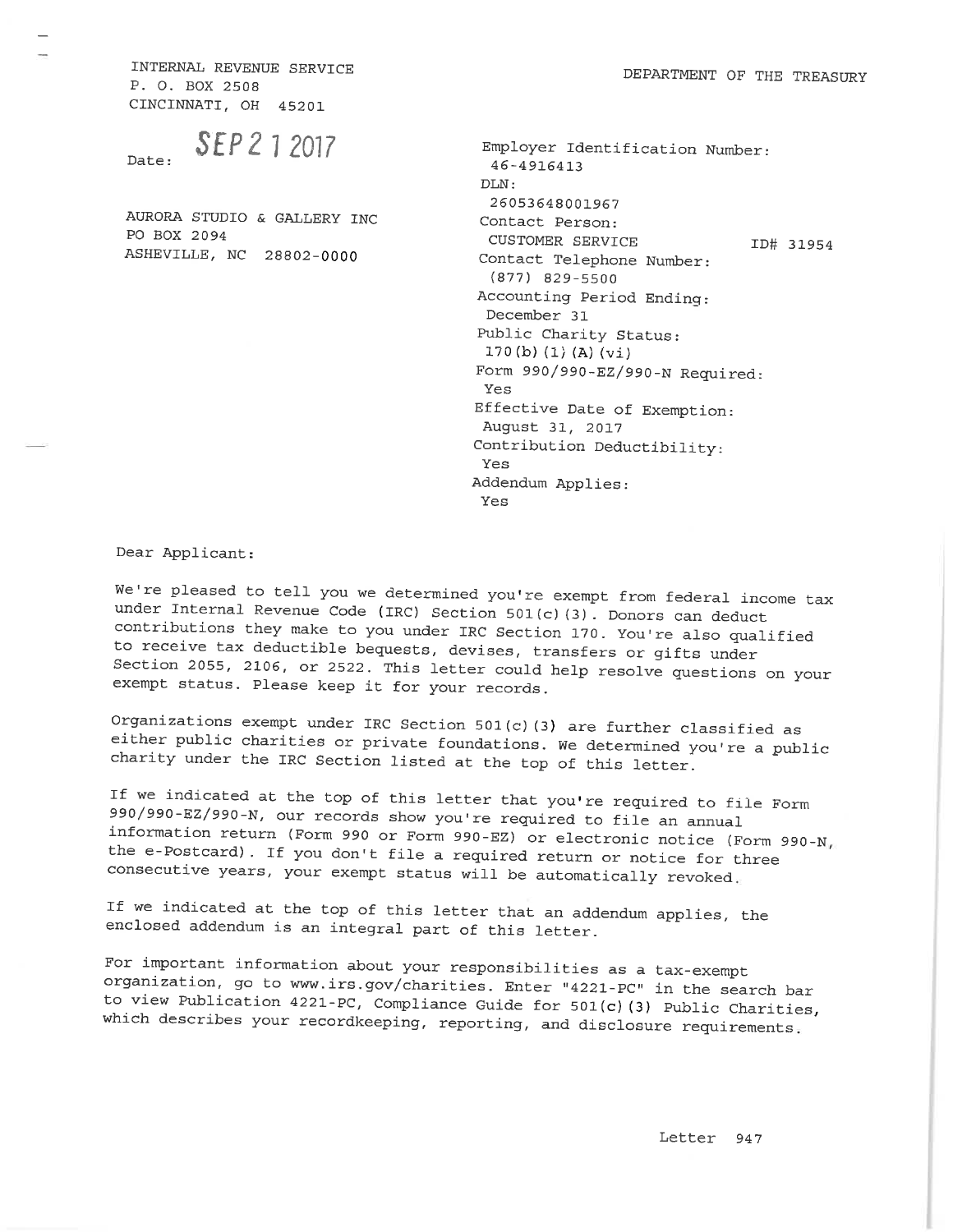AURORA STUDIO & GALLERY INC

Sincerely,

stephen a martin

Director, Exempt Organizations Rulings and Agreements

Enclosure: Addendum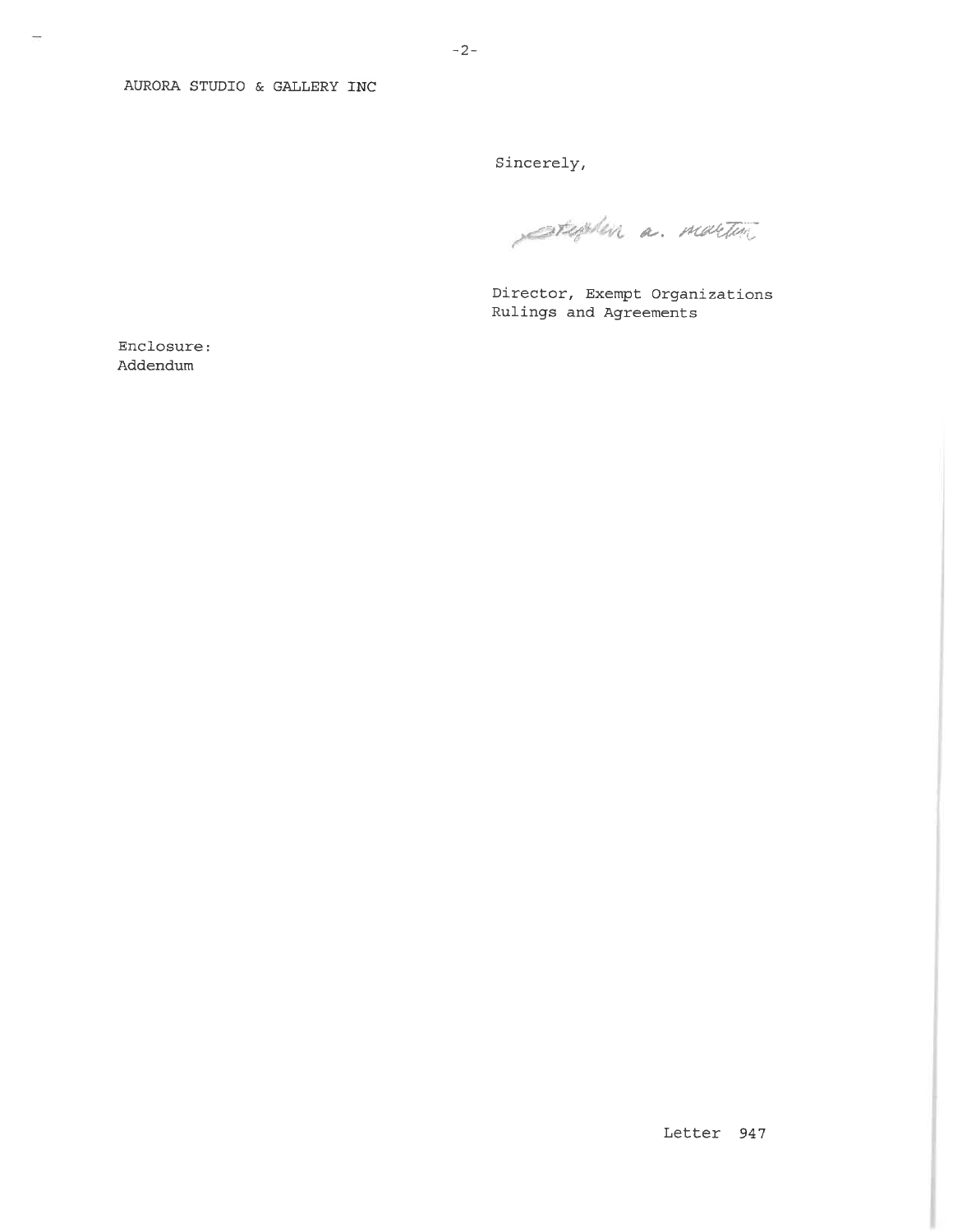#### ADDENDUM

If you have been in existence for at least three years and you have not filed a Form 990 return or notice for three consecutive years, you may soon receive a letter (Notice CP120A) that we automatically revoked your exempt status, as required by law, for failure to file a return or notice for three consecutive years. This letter will serve to reinstate your exempt status, so you will not need to re-apply. However, you may need to file the appropriate delinquent Forms 990 for all years you have operated as a tax-exempt organization.

Based on the information submitted in your application, we're treating your Form 1023-EZ as an application for reinstatement under Revenue Procedure 2014-11. Your effective date of exemption, as shown in the heading of this letter, is the submission date of your application.